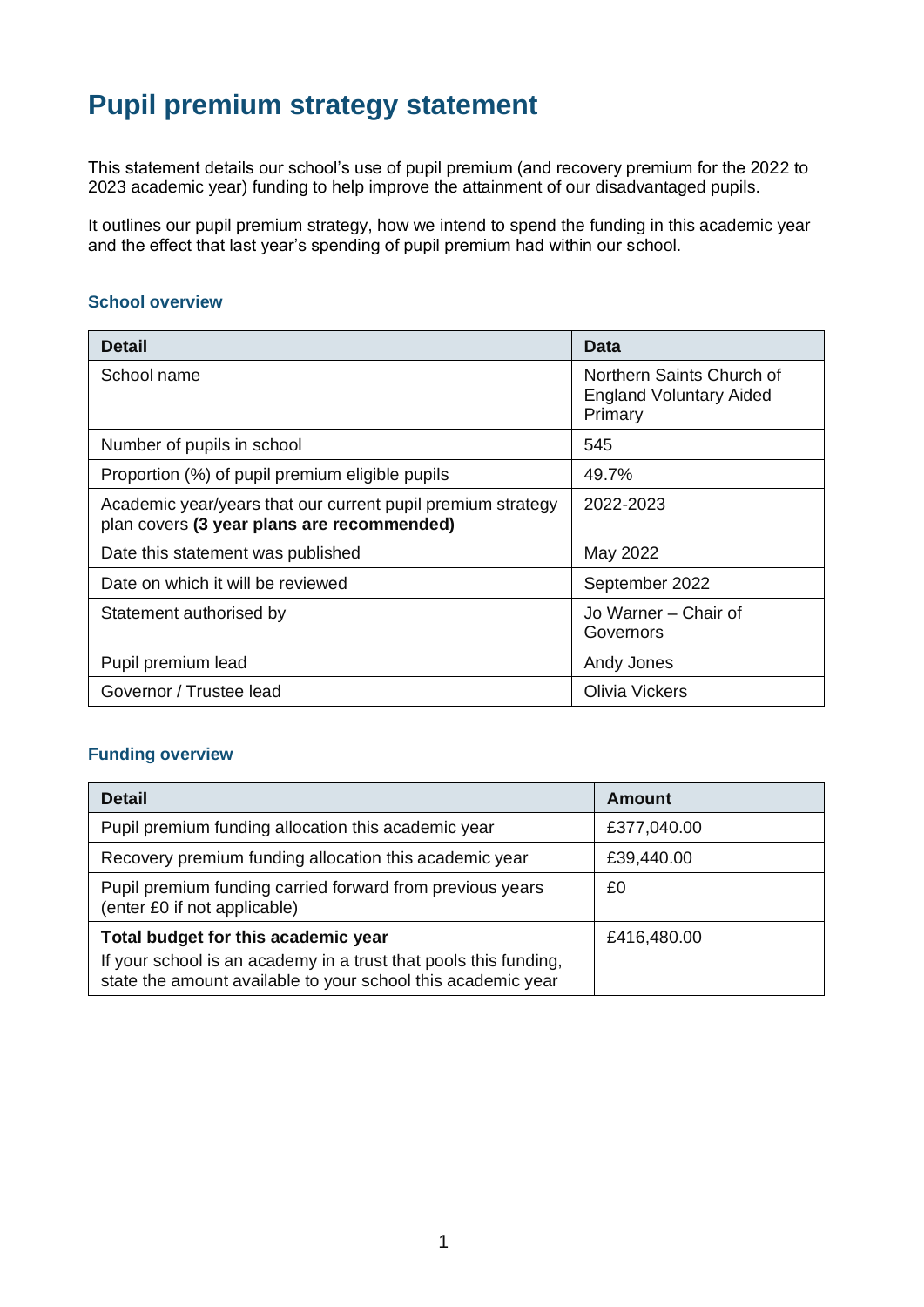# **Part A: Pupil premium strategy plan**

## **Statement of intent**

The Pupil Premium is additional funding which is allocated to schools based on the number of pupils who have been eligible for free school meals (FSM) at any point over the last six years. The Pupil Premium is aimed at addressing the inequalities which exist between children from disadvantaged backgrounds and their peers. The percentage of our pupils eligible for pupil premium (49.7%) is significantly higher than the national average (20.8%\*) for primary schools. The Pupil Premium also provides funding for children who have been looked after continuously for more than six months and the children of service personnel. It is our intent at Northern Saints CofE (VA) Primary School to address the gap between disadvantaged pupils and their non-disadvantaged peers.

All members of staff and the governing body at Northern Saints CofE (VA) Primary School accept responsibility for 'socially disadvantaged' pupils and are committed to meeting their pastoral, social and academic needs within a caring and nurturing environment. We are aspirational for all our pupils and encourage each child to develop a love for learning and acquire the skills and abilities needed to fulfil their potential and as an adult finding employment.

Overcoming identified barriers to learning is central to our Pupil Premium use. We identify barriers that need to be addressed and the interventions required, whether in small groups, large groups, the whole school or as individuals, and allocate a budget accordingly. We provide quality first teaching, targeted academic support for pupils who are not making expected progress, as well as addressing non-academic barriers to attainment such as attendance, behaviour, wellbeing and cultural capital.

Through our reporting, we demonstrate how and why, this funding has been spent, using research to guide our decisions. We ensure robust monitoring and evaluation takes place in order to account for the use of the Pupil Premium, by the school and governing body throughout the year and this allows us to be critical and confident that pupils are being given opportunities to excel.

At Northern Saints CofE (VA) Primary school, we recognise the vital role that parents and carers play in the lives of their children. Working with parents of disadvantaged children is essential to our pupil progress, and so we ensure that they understand that they can make a positive contribution to their children's achievement in school by engaging in school processes and recognising that parent involvement can make a difference. We actively encourage the take up of FSM by working proactively with parents and carers in a sensitive and supportive manner and to remove any potential barriers or stigma attached to claiming FSM.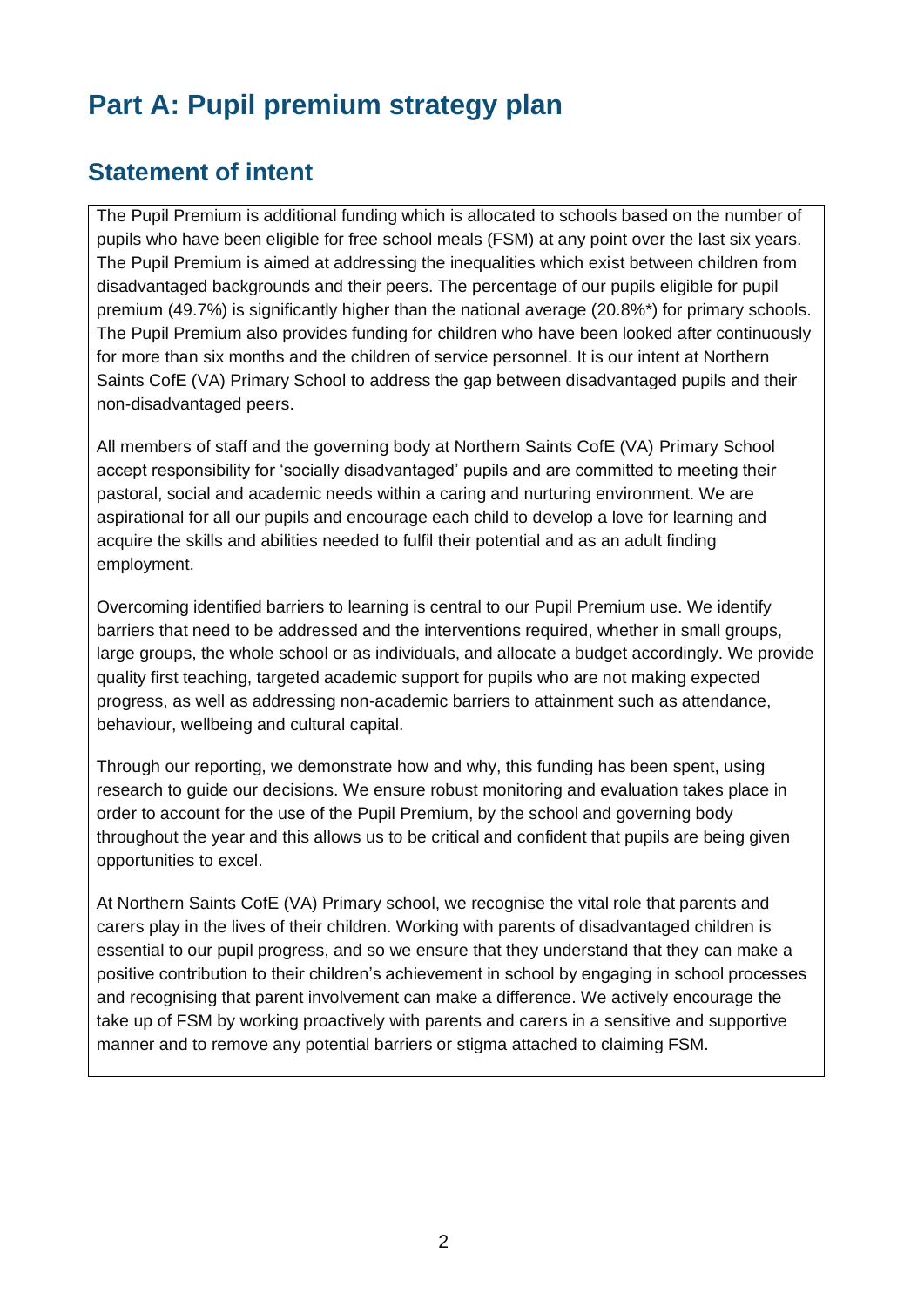# **Challenges**

This details the key challenges to achievement that we have identified among our disadvantaged pupils.

| <b>Challenge</b><br>number | <b>Detail of challenge</b>                                                                                                                                                                                                                                                                                                                                                                                                                                                                |
|----------------------------|-------------------------------------------------------------------------------------------------------------------------------------------------------------------------------------------------------------------------------------------------------------------------------------------------------------------------------------------------------------------------------------------------------------------------------------------------------------------------------------------|
| 1                          | A significant proportion of pupil premium pupils have a reading level<br>below their chronological age.                                                                                                                                                                                                                                                                                                                                                                                   |
| $\overline{2}$             | Poor recall and fluency of basic skills in mathematics, this impacts on other<br>aspects of the curriculum.                                                                                                                                                                                                                                                                                                                                                                               |
| 3                          | Attainment across the school is varied for PP, with some gaps in children's<br>learning. The reasons include, poor working memory, retention,<br>understanding of language and lack of experiences. Some pupil premium<br>pupils need additional support to address gaps in learning and ensure good<br>progress.                                                                                                                                                                         |
| 4                          | Attendance rates continue to be below national for disadvantaged pupils.<br>Persistent absence rates are high and above national average. There is a<br>significant gap between PP and non-PP for persistent absence rates.                                                                                                                                                                                                                                                               |
| 5                          | Interrupted emotional development of a significant number of children resulting<br>in underachievement in some PP children. Some disadvantaged pupils are<br>affected by wider family circumstances, relationships and the impact of Covid<br>19, which will then impact on their development. Some of these families have<br>engagement with social services or other agencies, whilst others have refused<br>to engage in external support which falls short of statutory intervention. |
| 6                          | Financial hardship for children eligible for pupil premium limits access to<br>learning opportunities outside the classroom.                                                                                                                                                                                                                                                                                                                                                              |
| $\overline{7}$             | A significant number of pupil premium children in EYFS show a significant<br>delay in overall child development which includes, physical, emotional, general<br>regulation of behaviour and communication and language.                                                                                                                                                                                                                                                                   |

## **Intended outcomes**

This explains the outcomes we are aiming for **by the end of our current strategy plan**, and how we will measure whether they have been achieved.

| Intended outcome                                                              | <b>Success criteria</b>                                                                             |
|-------------------------------------------------------------------------------|-----------------------------------------------------------------------------------------------------|
| Improve the percentage of PP children<br>attaining expected level in reading. | % achieving expected or higher for all<br>pupils with a diminished gap for<br>disadvantaged pupils. |
|                                                                               | Progress is at least in line with national.                                                         |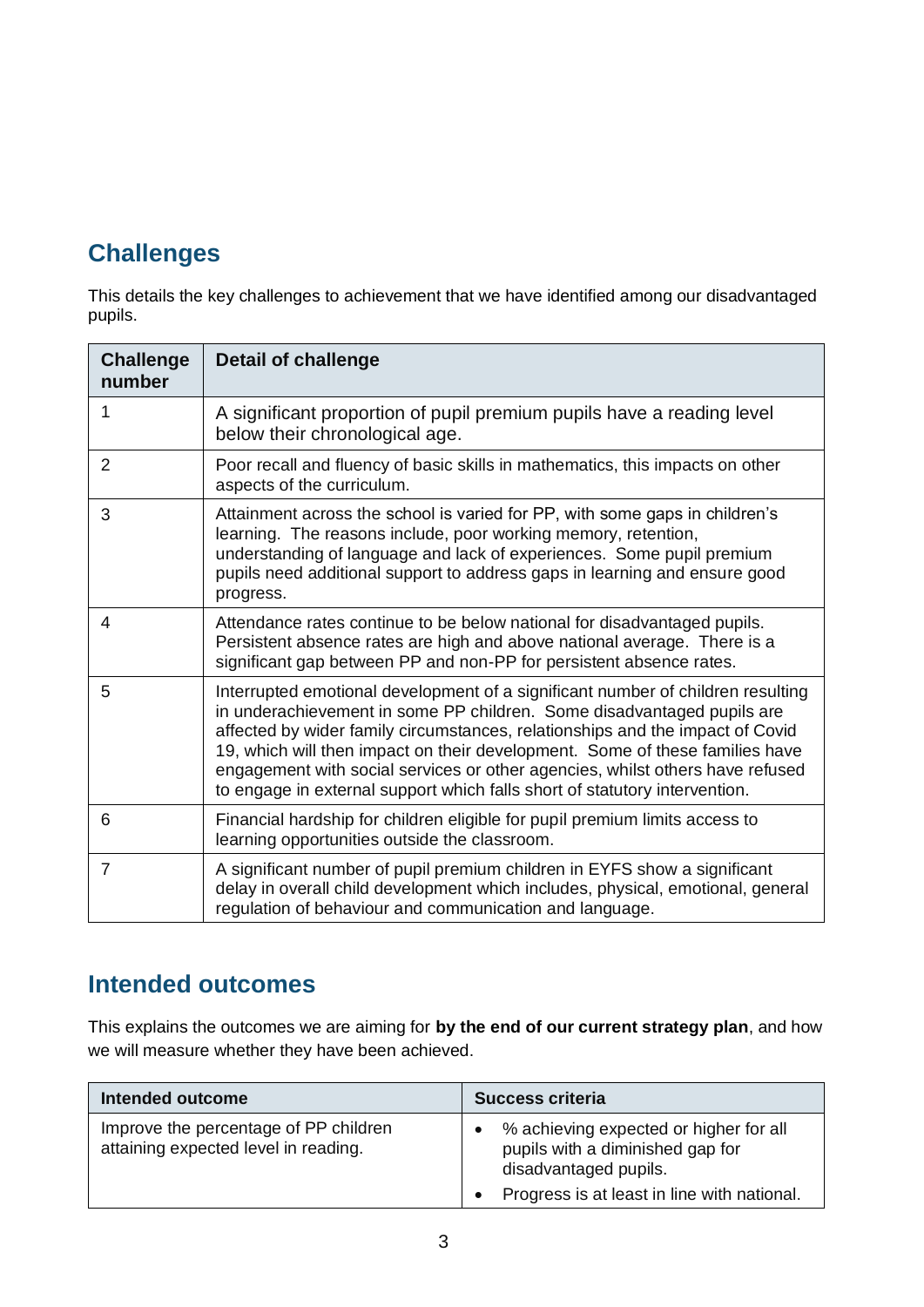| Pupils to develop strong basic skills including<br>good number knowledge to support fluency,<br>reasoning and problem solving.                                                              | Curriculum design provides<br>$\bullet$<br>opportunities to teach basic skills.<br>% of PP pupils achieving their times<br>$\bullet$<br>tables, who pass multiplication check in<br>year 4.<br>% achieving expected or higher for all<br>pupils with a diminished gap for<br>disadvantaged pupils.<br>Children have increased recall of<br>number facts and apply skills to<br>reasoning and problem solving. |
|---------------------------------------------------------------------------------------------------------------------------------------------------------------------------------------------|---------------------------------------------------------------------------------------------------------------------------------------------------------------------------------------------------------------------------------------------------------------------------------------------------------------------------------------------------------------------------------------------------------------|
| Pupils who have additional needs, who have<br>gaps in learning or are at risk of falling behind<br>are supported through effective interventions<br>to help them keep up / catch up.        | Pupils will be involved in high quality 1:1<br>$\bullet$<br>or small group interventions which will<br>focus on addressing gaps in learning.<br>Children make rapid progress in<br>acquiring basic skills and will be able to<br>apply these in daily learning.<br>Responsive / same day intervention<br>$\bullet$<br>ensures more pupils, including the<br>disadvantaged, keep up rather than<br>catch up.   |
| To further improve attendance. Narrow the<br>gap in attendance between disadvantaged<br>pupils and non-disadvantaged pupils.                                                                | Targeted support in place for individuals<br>$\bullet$<br>and families who have poor attendance<br>or are at risk from poor attendance.<br>Pupil premium attendance improves with<br>a reduction in the % of persistent<br>absence for all pupils, but particularly<br>the disadvantaged group.                                                                                                               |
| To build emotional resilience and support<br>most vulnerable pupils / families in school to<br>ensure children can fully access the<br>curriculum.                                          | 1:1 and small group sessions with staff<br>$\bullet$<br>from the welfare team. Working<br>alongside our Place2Be counselling<br>service, ensures targeted pupils<br>emotional developmental needs are<br>addressed.<br>Surveys to show emotional<br>developmental needs are being<br>addressed.<br>Reduction in number of repeat fixed<br>term suspensions.                                                   |
| To provide children with experiences outside<br>of their normal range which will promote<br>understanding of the wider world, build<br>aspirations, promote confidence and self-<br>esteem. | The curriculum offers exciting<br>$\bullet$<br>opportunities to engage beyond a normal<br>school day e.g. outdoor adventurous<br>activities, cultural visits and visitors into<br>school.                                                                                                                                                                                                                     |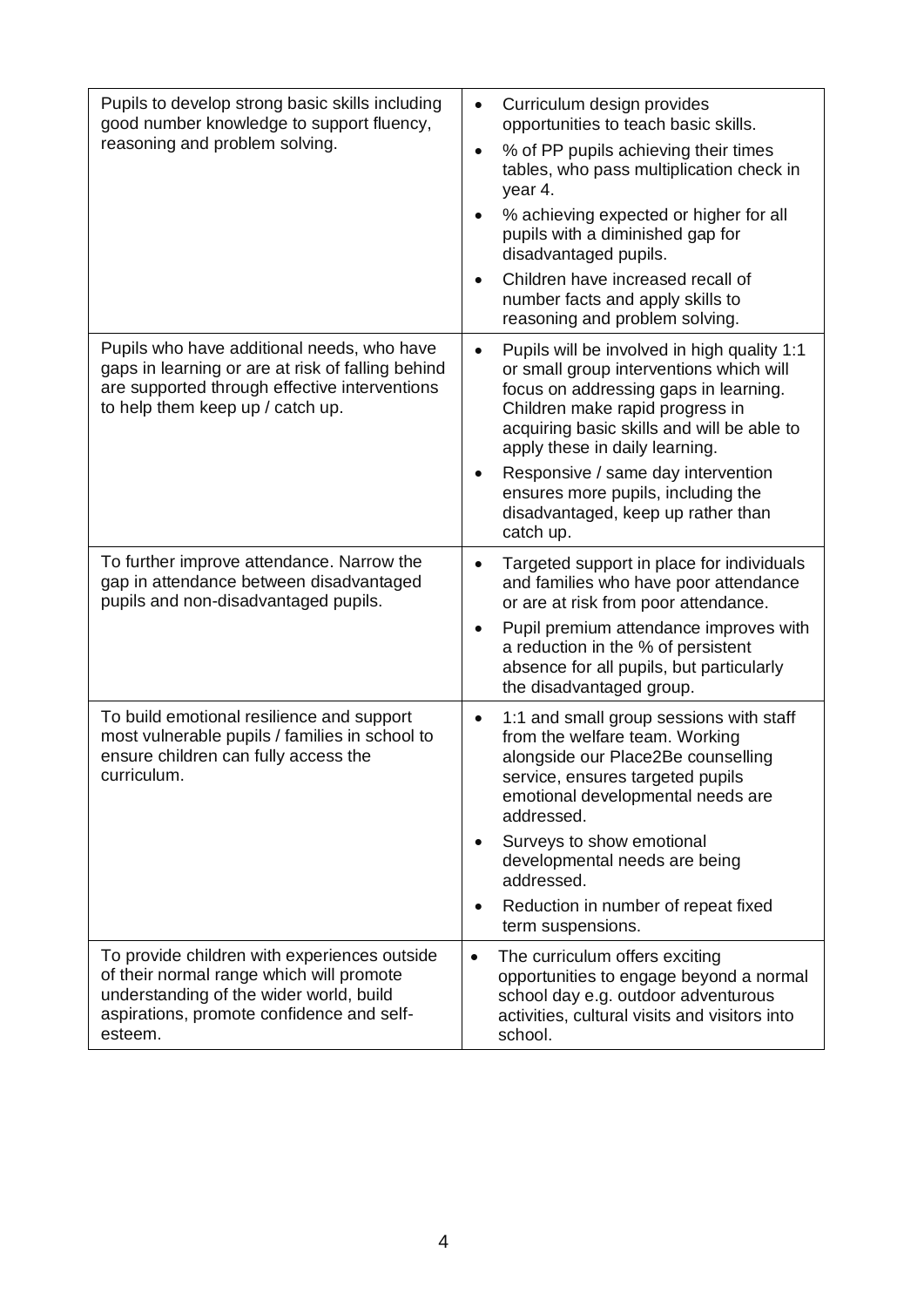# **Activity in this academic year**

This details how we intend to spend our pupil premium (and recovery premium funding) **this academic year** to address the challenges listed above.

### **Teaching (for example, CPD, recruitment and retention)**

### Budgeted cost: **£33,449**

| <b>Activity</b>                                                                                                                                                                                       | Evidence that supports this approach                                                                                                                                                                                                                                                                                                                                                                                                                                                                                                                 | <b>Challenge</b><br>number(s)<br>addresse<br>d |
|-------------------------------------------------------------------------------------------------------------------------------------------------------------------------------------------------------|------------------------------------------------------------------------------------------------------------------------------------------------------------------------------------------------------------------------------------------------------------------------------------------------------------------------------------------------------------------------------------------------------------------------------------------------------------------------------------------------------------------------------------------------------|------------------------------------------------|
| Sounds<br><b>Write Phon-</b><br>ics scheme<br>To fully im-<br>plement<br>systematic<br>phonics<br>scheme,<br>training new<br>staff and ex-<br>panding into<br>Years 5 and<br>6 for inter-<br>vention. | Sounds Write DfE reports:<br>$\bullet$<br>https://www.sounds-write.co.uk/sites/soundswrite/up-<br>loads/files/56-dfe report on sounds-write Feb 2013.pdf<br>https://www.sounds-write.co.uk/sites/soundswrite/up-<br>loads/files/55-dfe_report_on_sounds_write.pdf                                                                                                                                                                                                                                                                                    | 1                                              |
| To purchase<br>additional li-<br>brary<br>books (pro-<br>moting<br>reading for<br>pleasure).                                                                                                          | Ofsted evidence base – importance of Early Reading.<br>Books to be selected by school matched to sounds taught<br>$\bullet$<br>and accessible with an additional element of free choice<br>linked to pupil interest.                                                                                                                                                                                                                                                                                                                                 | 1                                              |
| Maths no<br>Problem<br>maintained<br>Years 1-<br>Year 6.                                                                                                                                              | Singapore consistently top the international benchmarking<br>$\bullet$<br>studies for maths teaching<br>A highly effective approach to teaching maths based on re-<br>$\bullet$<br>search and evidence<br>Builds students' mathematical fluency without the need for<br>$\bullet$<br>rote learning<br>Introduces new concepts using Bruner's Concrete Pictorial<br>$\bullet$<br>Abstract (CPA) approach<br>Supports Cognitive Load theory, by utilising a 'spiral<br>$\bullet$<br>curriculum' (based on Vygotsky's 'Zone of Proximal<br>Development' | 2                                              |
| 1stClass@<br>Number.                                                                                                                                                                                  | Education Endowment Fund found that pupils make on aver-<br>$\bullet$<br>age 2 months additional progress in maths.<br>The impact of lockdown has been most significant for chil-<br>$\bullet$<br>dren in Reception and Key Stage 1.                                                                                                                                                                                                                                                                                                                 | 2                                              |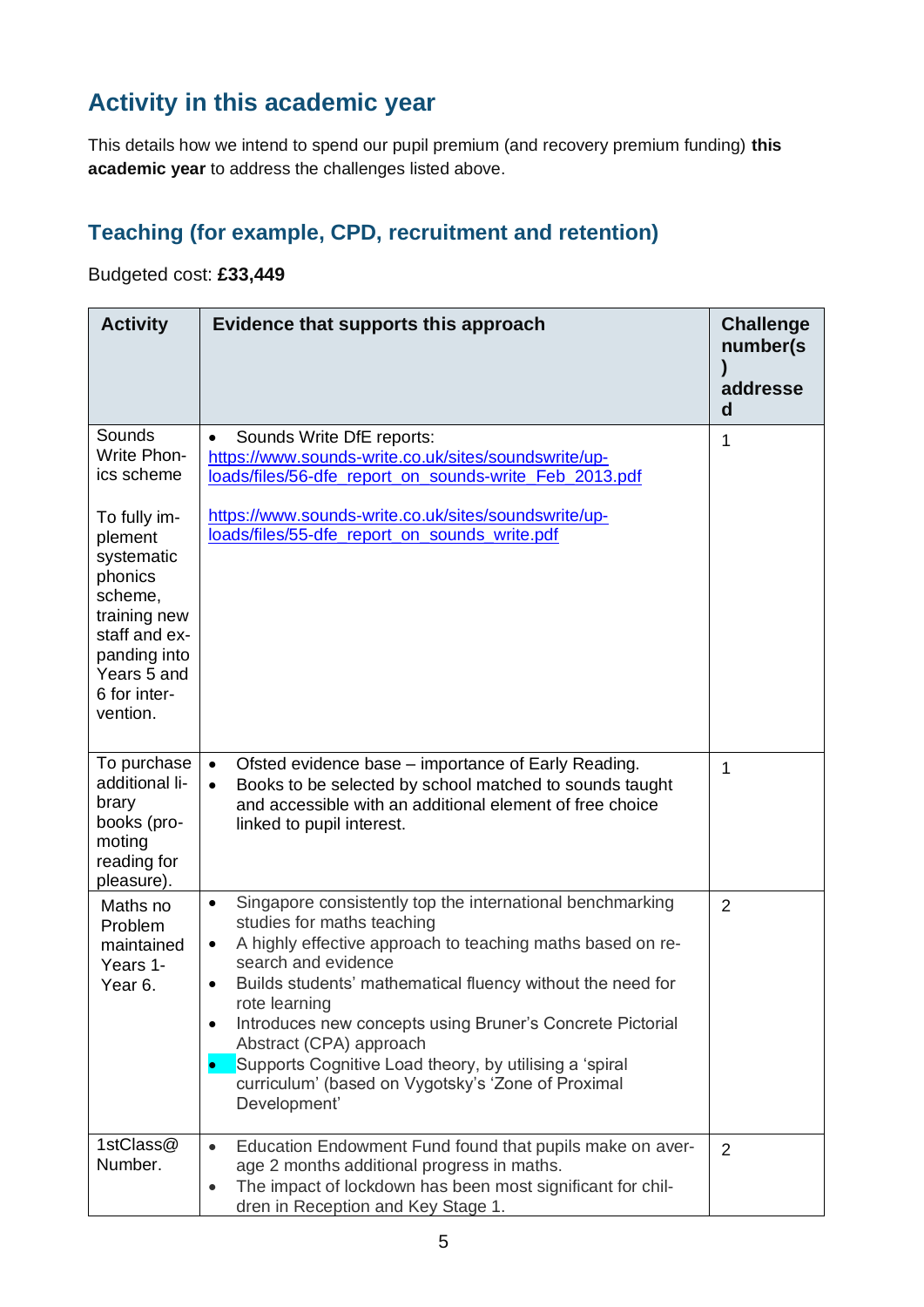| <b>Access TA</b><br>training<br>through ed-<br>ucation<br>Gates-<br>head.                                        |                                                                                                                                                                                                                                                                                                                                                                  |                |
|------------------------------------------------------------------------------------------------------------------|------------------------------------------------------------------------------------------------------------------------------------------------------------------------------------------------------------------------------------------------------------------------------------------------------------------------------------------------------------------|----------------|
| To replenish<br>the Sounds<br>Write books<br>and<br>purchase<br>books for<br>the reading<br>spine.               | Ofsted evidence base – importance of Early Reading.<br>$\bullet$                                                                                                                                                                                                                                                                                                 | 1              |
| To purchase<br>number<br>sense<br>scheme and<br>train all<br>$EYFS - Yr3$<br>staff.                              | A highly effective approach to teaching maths based on<br>$\bullet$<br>research and evidence. Fitzhugh (1978), Rochel Gelman and<br>Randy Gallistel (1978). Klein and Starkey (1998), Clements &<br>Callahan, (1999)<br>Penner-Wilger et al. (2007) conducted a research study:<br>$\bullet$<br>https://cogsci.mindmodeling.org/2014/papers/204/paper204.<br>pdf | $\overline{2}$ |
| Enrichment<br>of curricu-<br>lum through<br>highly<br>subsidised<br>school visits<br>and visitors<br>in school:  | Sutton Trust research brief analyses Office for National Sta-<br>$\bullet$<br>tistics data and finds children from the most advantaged<br>households benefit from significantly more spending on ex-<br>tra-curricular activities and private tutoring than their poorer<br>peers.                                                                               | 6              |
| Outward<br><b>Bound</b><br><b>Trust</b>                                                                          |                                                                                                                                                                                                                                                                                                                                                                  |                |
| Derwent<br>Hill                                                                                                  |                                                                                                                                                                                                                                                                                                                                                                  |                |
| Participation<br>open to all<br>children to<br>attend resi-<br>dential ex-<br>periences in<br>Years 4, 5 &<br>6. |                                                                                                                                                                                                                                                                                                                                                                  |                |
| Enrichment<br>of the EYFS<br>curriculum<br>through high<br>quality<br>resources<br>and                           | Sutton Trust research finds pupils from disadvantaged<br>$\bullet$<br>households benefit from significantly more spending on<br>extra-curriculum activities.                                                                                                                                                                                                     | $\overline{7}$ |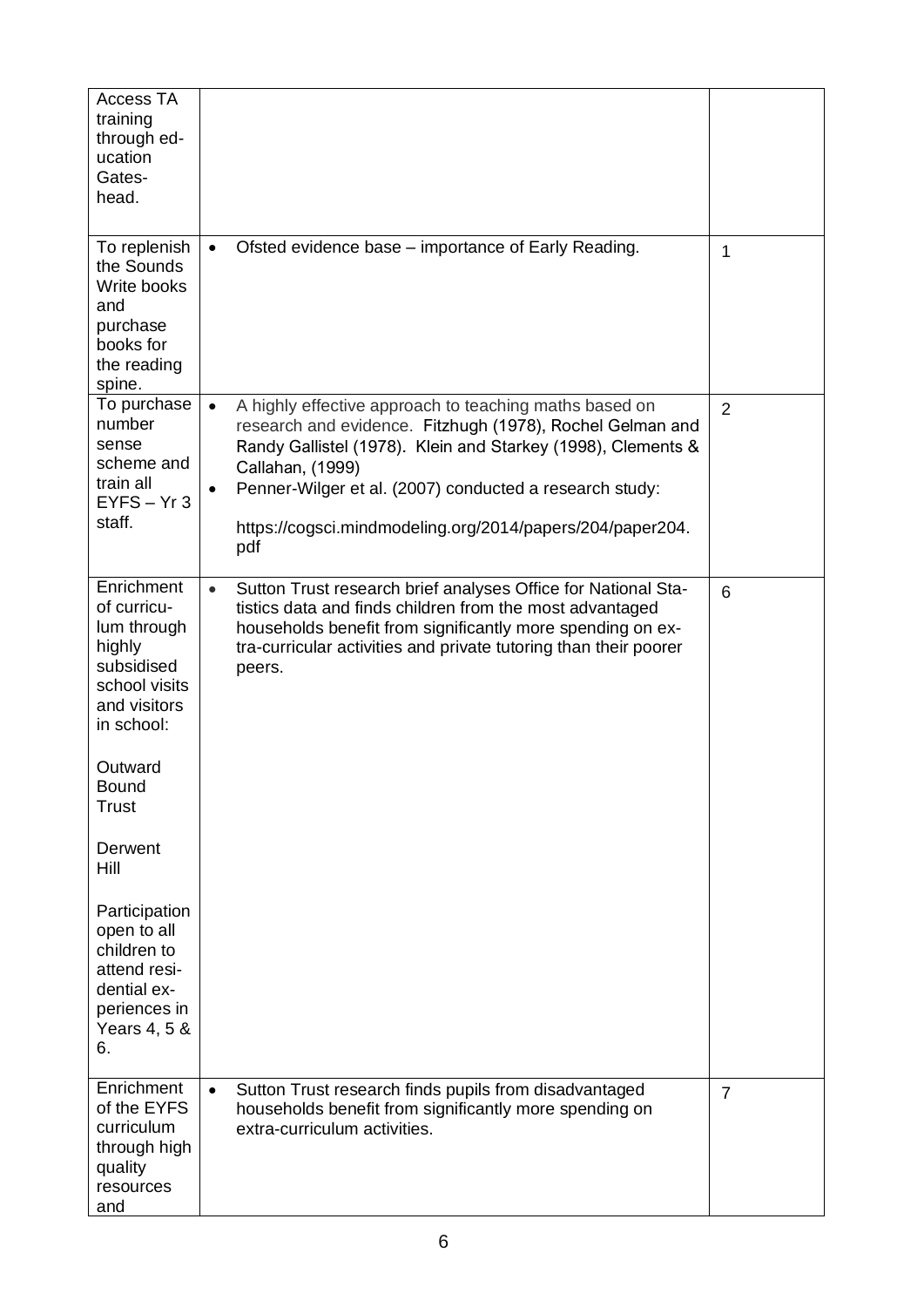| subsidised<br>school visits<br>and visitors.                                                           |                                                                                                                                                                                                                                                                        |     |
|--------------------------------------------------------------------------------------------------------|------------------------------------------------------------------------------------------------------------------------------------------------------------------------------------------------------------------------------------------------------------------------|-----|
| Launchpad<br>for Literacy<br>Helicopter<br>stories<br>developmen<br>t (Poetry<br>and story<br>baskets) | Launchpad for Literacy has shown to be a tool to identify and<br>$\bullet$<br>close the gaps within language and literacy. Can be used to<br>support and embed S&L interventions and creates a firm,<br>broad-base of skills in readiness for all aspects of literacy. | 1,7 |

## **Targeted academic support (for example, tutoring, one-to-one support structured interventions)**

### Budgeted cost: **£253,141**

| <b>Activity</b>                                                                   | <b>Evidence that supports this</b><br>approach                                                                                                                                                                                                                                                                                                                                                                                                                                                                                                                                                                                                                                                                                                                                                                                                                           | <b>Challenge</b><br>number(s)<br>addressed |
|-----------------------------------------------------------------------------------|--------------------------------------------------------------------------------------------------------------------------------------------------------------------------------------------------------------------------------------------------------------------------------------------------------------------------------------------------------------------------------------------------------------------------------------------------------------------------------------------------------------------------------------------------------------------------------------------------------------------------------------------------------------------------------------------------------------------------------------------------------------------------------------------------------------------------------------------------------------------------|--------------------------------------------|
| To provide school<br>led tutoring sessions<br>for our<br>disadvantaged<br>pupils. | We know tutoring can have a<br>$\bullet$<br>positive impact on pupils' academic<br>progress. Evidence suggests that,<br>compared to their peers who do not<br>receive tuition, pupils who receive<br>small group tuition may make, on<br>average, 4 months additional<br>progress and pupils who receive<br>one-to-one tuition may make, on<br>average, 5 months additional<br>progress.<br>Tutoring can also help pupils to build<br>resilience. Research by the<br><b>Education Endowment Foundation</b><br>(EEF) and National Foundation for<br><b>Educational Research shows that</b><br>individual tuition builds pupils'<br>confidence and provides<br>opportunities for staff to identify<br>areas requiring specialist support.<br>Many pupils find that tutoring offers a<br>safe space to talk about concepts<br>they have struggled with in the<br>classroom. | 1,2                                        |
| To purchase<br>additional books for<br>Accelerated<br>Reader.                     | <b>Education Endowment Fund evalua-</b><br>$\bullet$<br>tion states - "Accelerated Reader ap-<br>pears to be effective for weaker read-<br>ers as a intervention                                                                                                                                                                                                                                                                                                                                                                                                                                                                                                                                                                                                                                                                                                         | 1                                          |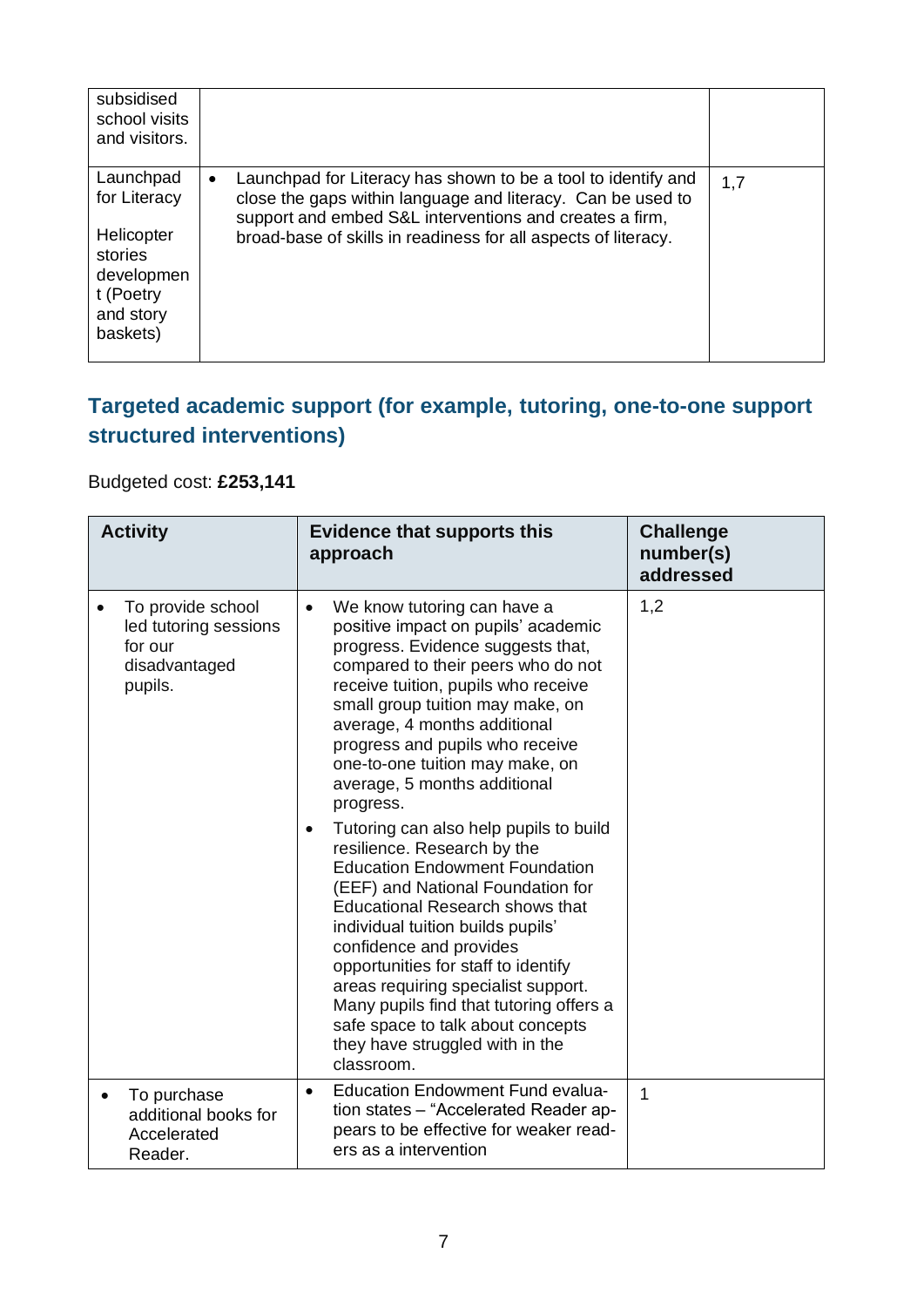| To purchase an addi-<br>tional 30 Reading<br>Plus licences. (KS2<br>reading<br>intervention)                                                                                           | 120 licences purchased 2021/22 as<br>$\bullet$<br>part of our Covid Catch Up Pro-<br>gramme. Our evaluation shows a sig-<br>nificant improvement in reading flu-<br>ency. 2022/23 plan to maintain high<br>numbers of current Y5 pupils access-<br>ing the programme and maintain<br>numbers in Year 4 and Year 5.<br>Research show that Reading Plus<br>$\bullet$<br>produces 2.5 years of growth in just<br>60 hours of personalized instruction. | 1              |
|----------------------------------------------------------------------------------------------------------------------------------------------------------------------------------------|-----------------------------------------------------------------------------------------------------------------------------------------------------------------------------------------------------------------------------------------------------------------------------------------------------------------------------------------------------------------------------------------------------------------------------------------------------|----------------|
| Small group/ 1:1 sup-<br>port. 10 TAs<br>£170,150 from 18<br>TAs full salary of<br>£316,729.52 (54%<br>PP)<br>Emphasis on imme-<br>diate/ same day/ re-<br>sponsive interven-<br>tion. | Sutton Trust. Evidence of impact of<br>$\bullet$<br>teaching assistants.<br>Intervention reviews over the school<br>$\bullet$<br>year shows at least 80% (or more)<br>pupils make progress within interven-<br>tions.                                                                                                                                                                                                                               | 3              |
| An additional full time<br>$\bullet$<br>equivalent teacher<br>deployed to increase<br>teaching capacity.<br>(0.5 Y2 / 0.5<br>Y6) £31,778                                               | Experience at Northern Saints in<br>$\bullet$<br>Year 6 and Year 2 has shown that<br>this has raised standards and accel-<br>erated progress.                                                                                                                                                                                                                                                                                                       | 3              |
| To build a sensory<br>$\bullet$<br>room in the EYFS<br>area.                                                                                                                           | NCSE booklet highlights the benefits<br>$\bullet$<br>of well planned sensory spaces:<br>https://ncse.ie/wp-content/up-<br>loads/2021/10/NCSE-Sensory-<br>Spaces-in-Schools-2021.pdf                                                                                                                                                                                                                                                                 | $\overline{7}$ |

## **Wider strategies (for example, related to attendance, behaviour, wellbeing)**

## Budgeted cost: **£129,590**

| <b>Activity</b>                                                                                     | <b>Evidence that supports this</b><br>approach                                                                                                           | <b>Challenge</b><br>number(s)<br>addressed |
|-----------------------------------------------------------------------------------------------------|----------------------------------------------------------------------------------------------------------------------------------------------------------|--------------------------------------------|
| Monitor attendance<br>weekly<br>Parents invited into<br>school<br>Home visits<br>Attendance rewards | Ofsted reports show where schools<br>$\bullet$<br>have a robust approach to attendance,<br>clear policy and procedures in place,<br>attendance improves. | 4                                          |
| To carry on<br>embedding our                                                                        | Children who are emotionally<br>$\bullet$<br>vulnerable and may suffer from<br>attachment issues/ early childhood                                        | 5                                          |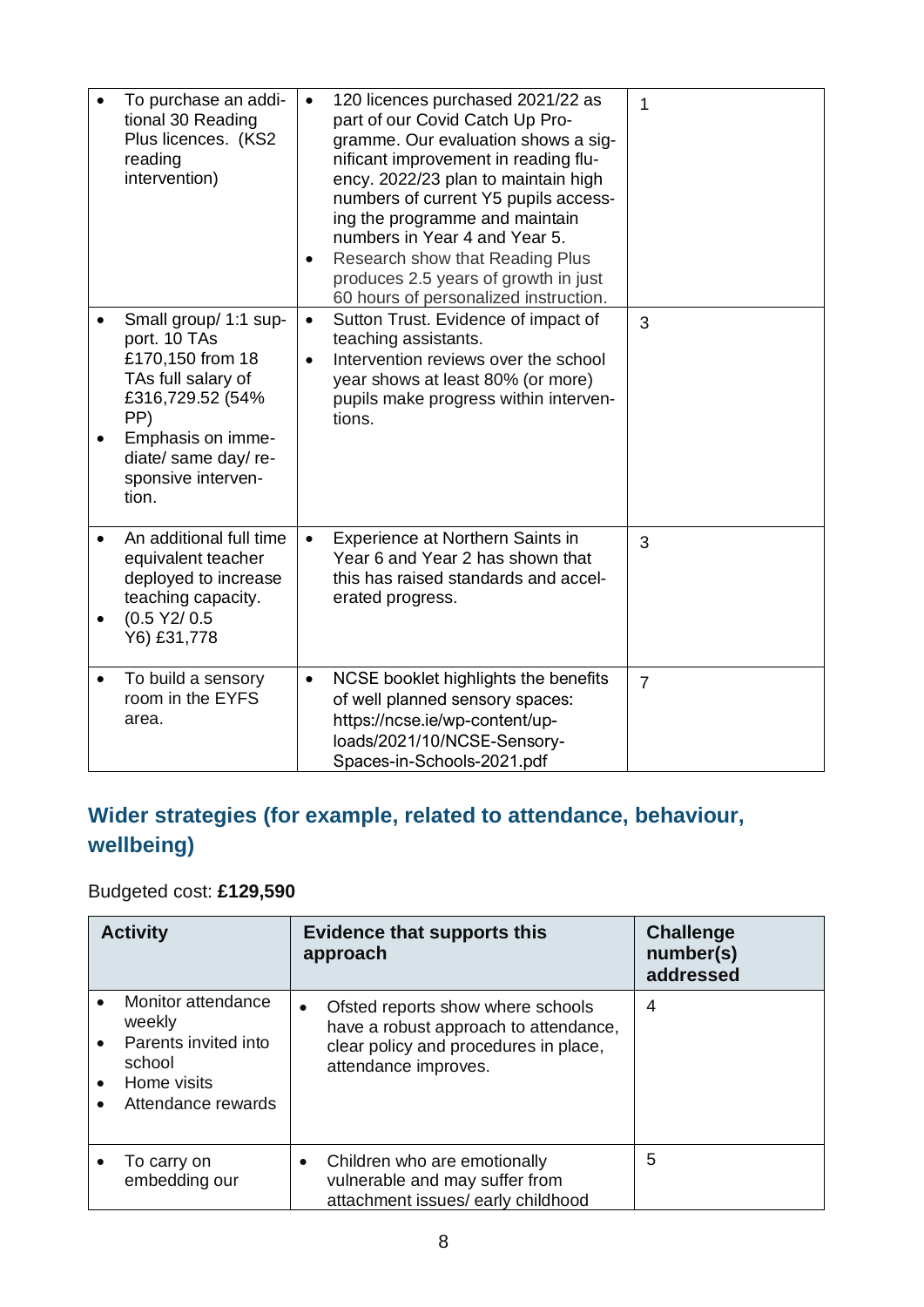|       | Place2Be<br>counselling service.                                                                                    | trauma are more at risk of exclusion<br>and not accessing the curriculum.                                                                                                                                                                                                                            |   |
|-------|---------------------------------------------------------------------------------------------------------------------|------------------------------------------------------------------------------------------------------------------------------------------------------------------------------------------------------------------------------------------------------------------------------------------------------|---|
|       |                                                                                                                     | Recent neurobiological, epigenetics,<br>$\bullet$<br>and psychological studies have shown<br>that traumatic experiences in<br>childhood can diminish concentration,<br>memory, and the organizational and<br>language abilities children need to<br>succeed in school. (Trauma Sensitive<br>Schools) |   |
|       |                                                                                                                     | CYPS waiting lists are now 18 months<br>or longer.                                                                                                                                                                                                                                                   |   |
|       |                                                                                                                     | CAMHs waiting lists are three months<br>or more.                                                                                                                                                                                                                                                     |   |
|       |                                                                                                                     | Many children who have accessed<br>$\bullet$<br>Place2Be have then not required<br>further input from outside agencies<br>such as CAMHS/CYPS.                                                                                                                                                        |   |
| ents. | <b>Maintain Full time</b><br>Family Worker to<br>deliver 1:1 support<br>for pupils and par-<br>Provision to include | Children who are emotionally<br>$\bullet$<br>vulnerable and may suffer from<br>attachment issues/ early childhood<br>trauma are more at risk of exclusion<br>and not accessing the curriculum.                                                                                                       | 5 |
|       | delivery of nurture                                                                                                 | Attachment theory - Boxall and<br>$\bullet$<br>Bennathan                                                                                                                                                                                                                                             |   |
|       | groups                                                                                                              | Trauma Informed Practice in Schools<br>$\bullet$<br>- related articles                                                                                                                                                                                                                               |   |
|       |                                                                                                                     | Nurture Groups work:<br>$\bullet$<br>https://www.nurtureuk.org/reports/now-<br>you-see-us-repor                                                                                                                                                                                                      |   |

# **Total budgeted cost: £416,480.00**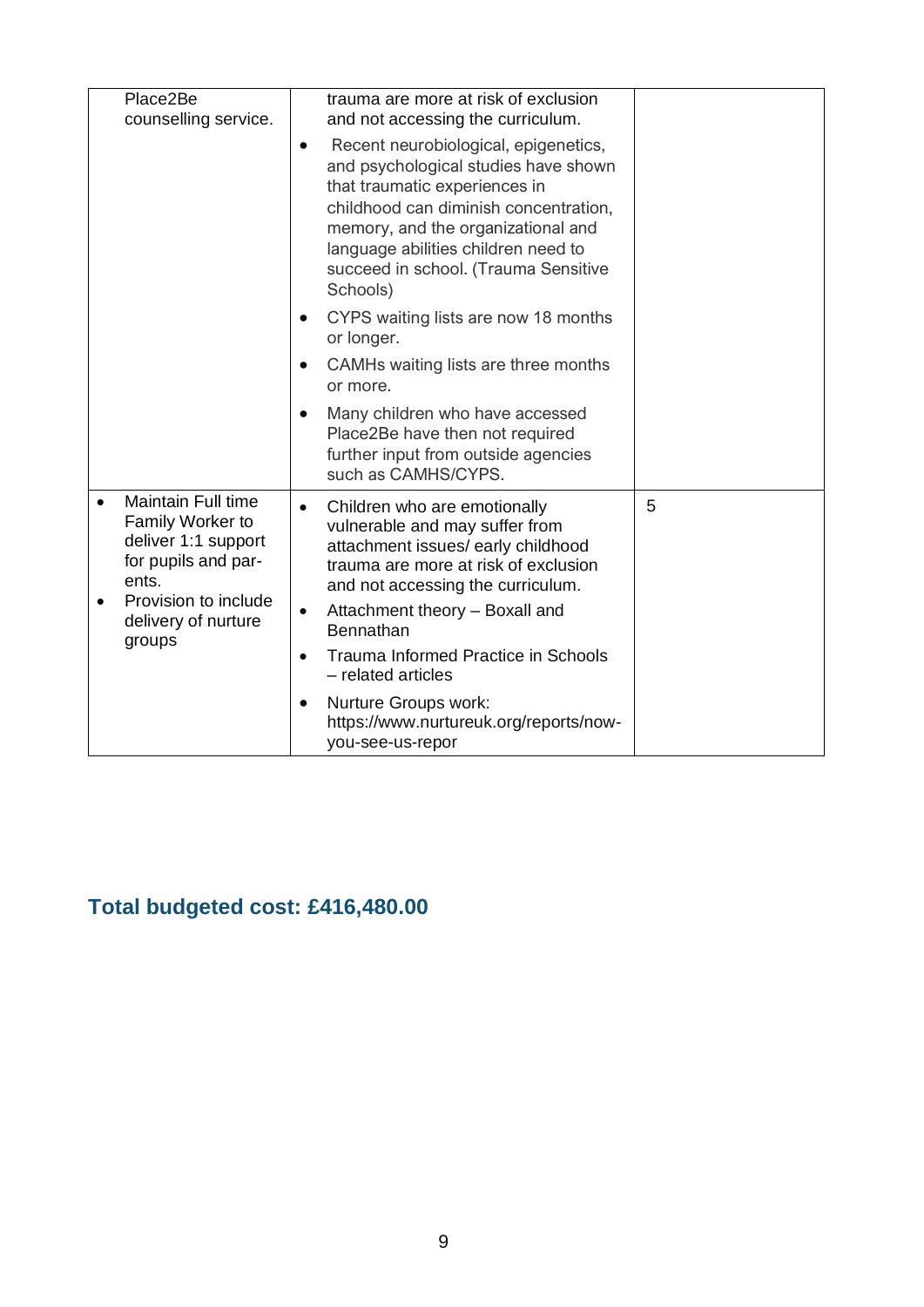# **Part B: Review of outcomes in the previous academic year**

## **Pupil premium strategy outcomes**

This details the impact that our pupil premium activity had on pupils in the 2021 to 2020 academic year.

### **Improve the percentage of PP children attaining expected level in reading.**

120 pupils from year 5 and 6 receive Reading Plus intervention to develop reading fluency.

The majority of children in year 5 and 6 have made 3.8 level reading gains. This is above the average of 3.2. All children have made good progress with their rates of silent reading which has had a positive effect on reading comprehension. The average reading comprehension score is currently 80% and above.

Sounds Write Phonics programme data:

62 children in year 2 with 51 children passing the phonics screening which equates to 82% of all children. There are 35 PP children and 28 of them passed the phonics screening =  $80\%$ 

### **Pupils to develop strong basic skills including good number knowledge to support fluency, reasoning and problem solving.**

Feedback from DHT Deep Dive into mathematics (April 2022). This included subject leader interview, joint lesson observations with HT, joint book scrutiny with HT and pupil interviews:

- Subject Leader has a systematic approach to planning the curriculum with clear end points identified.
- Curriculum intent there is a clear vision and rationale with carefully selected programme.
- Progression documents and GAP assessments are monitored and valued.
- Consistent approach taken throughout school using Big Maths, Flash back four, Maths No Problem! and White Rose Maths.
- A consistent approach to pedagogy evident, especially in Year 2 and Year 6.
- Teachers demonstrate a strong subject knowledge.
- Staff are well trained and support one another.
- Pupil work-books show that planned components build systematically and move on to reasoning and problem solving at the right time.
- Children enjoy maths. They have a safe space to ask questions if they do not understand.
- Support for SEND evident through use of PIVATS/ Numicon/ adult support.
- Pupil work-books clearly show pupils are learning more and remembering more. Clear progression evident.
- Strength: staff do not shy away from using correct mathematical terminology.
- Strength: teachers were observed pushing "why?" and developing pupil explanations

Staff have undertaken national training on Number Sense.

**Pupils who have additional needs, who have gaps in learning or are at risk of falling behind are supported through effective interventions to help them keep up/ catch up.**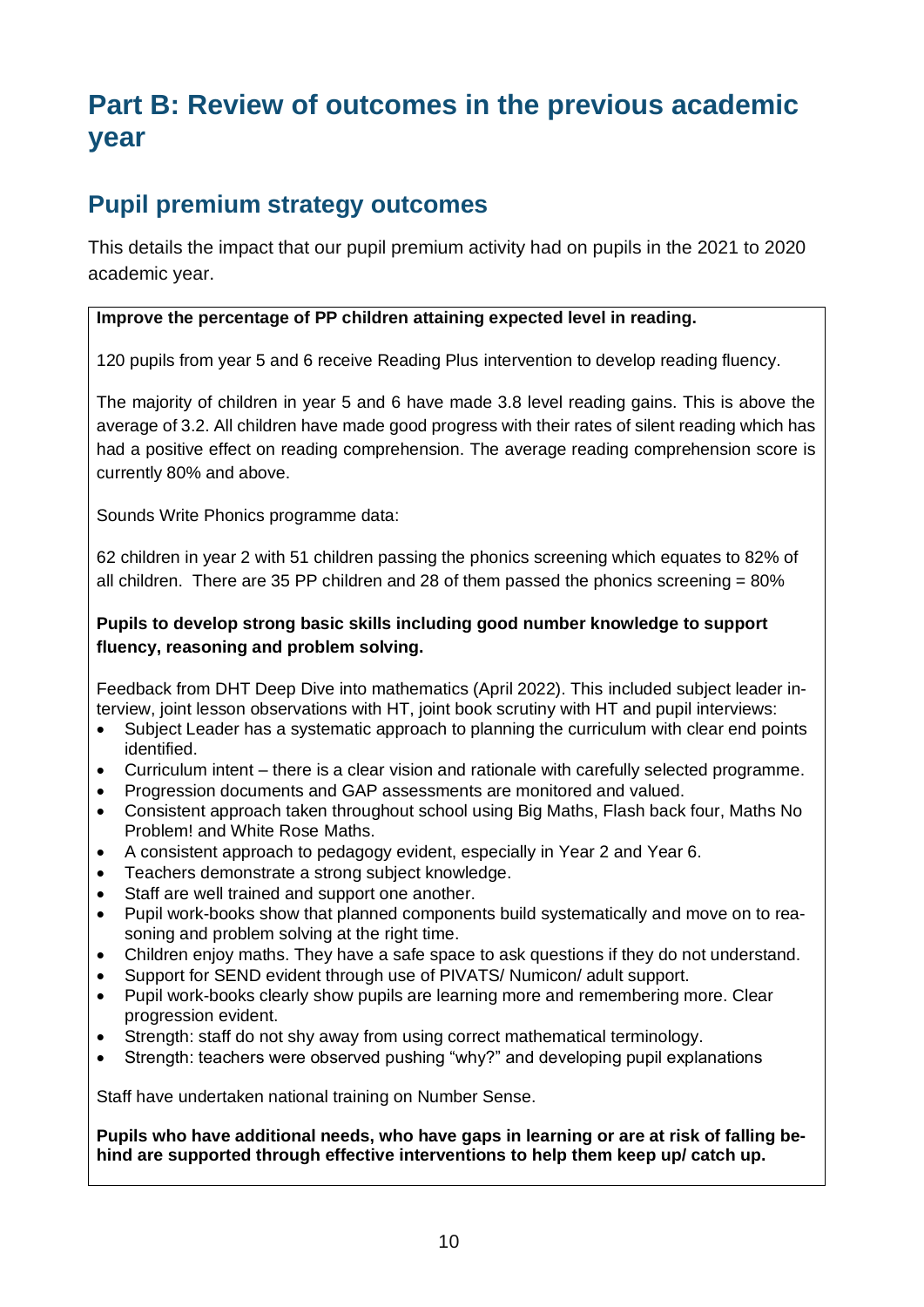Wave 3 children accessing Sounds-Write interventions in Year 4 have moved from initial code to extended code. 100% of children have made progress.

SEN children making progress with Colourful Semantics. Additional work being completed to further move children on in their independent use of the resource.

Yr 1 and 2 children accessing Beh Support Service x 2

EYFS – Wave 3 Beh Support Service x 3 children; able to access lessons with strategies in place; 1 x child referred for VPP placement.

3 IIT children now accessing Language Provision placement.

17 x EHCPs in progress due to limited progress.

10 final EHCPs in place.

2 x EHCP children awaiting a change of placement.

EYs children accessing NELI intervention: 24 SALT referrals and further observations carried out/planned.

1 successful PRU reintegration.

Successful intervention training.

80% of pupils making progress in small intervention groups.

Staff training on interventions showing good child progress.

#### **To further improve attendance, narrow the gap in attendance between disadvantaged pupils with pupils ALL.**

Gap between PP and non PP was narrowed between March 2021 and March 2022 to 90.64% for pp and 91.66% for non pp.

Welfare team are proactive in their attempts to ensure that all vulnerable pupils attend school as regularly as possible.

Referrals to Early Help, CAHMS, Place 2Be to support pupils with anxieties in coming to school.

AT100 worked with school to identify pupils who were working remotely and were classed as vulnerable.

AT 100 conducted home visits to check on pupil welfare and took on a wider safeguarding role.

Attendance in line with national data.

AVI robot to assist with a poorly child working from home proving to be successful.

Family parent in partnership sessions being successful.

Telephone consultations with parents on attendance is showing an increase in parental engagement.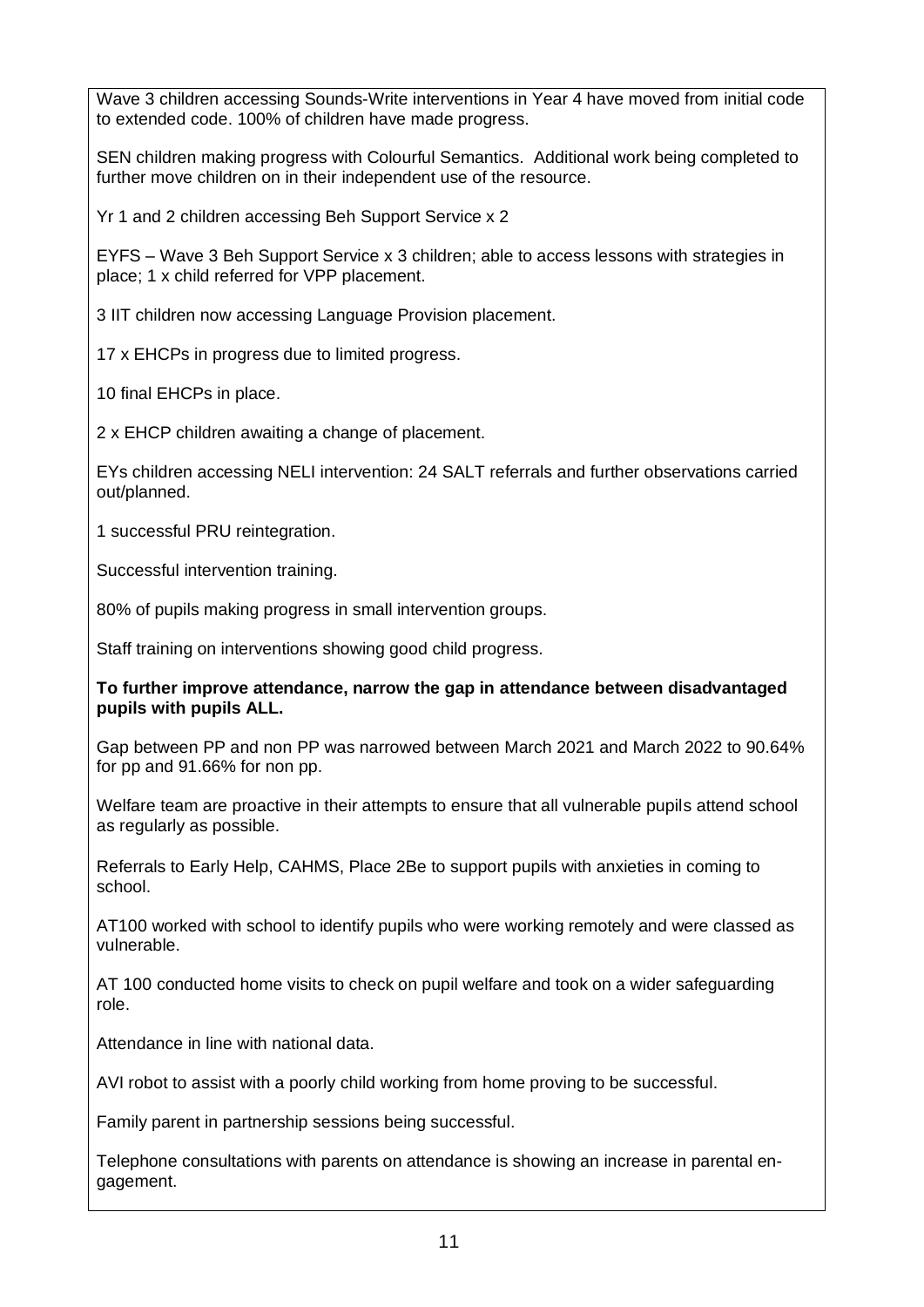**To build emotional resilience and support most vulnerable pupils/ families in school to ensure children can fully access the curriculum.**

### *Place2be*

Impact of Place2be to be measured using SDQ tests pre/post counselling sessions once the first cohort have completed their allocated sessions.

Family Working nurture groups

Incredible years, parenting course, delivered by family worker. Sessions delivered on a 1:1 basis and around the flexibility of parents work schedules. This has had an impact on pupil behaviour, pupil attendance and improved school and parent partnerships.

Kids Safe, pupil safety lessons delivered to all Y4 pupils by school family worker. This programme is taught every week for 1 hour with a focus on child safety in the local community, at home and in school. Sessions are tailored to meet the needs of the cohort and are adapted by the family worker to address any issues occurring in school. These sessions have helped to improve pupil behaviour and have help pupils to become risk adverse.

Significant reduction in behaviour plans

Significant reduction in fixed term exclusions

New PHSE curriculum in place to strengthen emotional resilience.

**To provide children with experiences outside of their normal range which will promote understanding of the wider world, build aspirations, promote confidence and selfesteem.**

In 2021/22 48 pupils attended a residential visit. Of these children, 21 were eligible for pupil  $premium = 44\%.$ 

Other trips which took place in 2021/22 were:

Reception – Centre for Life. 47% of PP children

Year 2 – Durham Cathedral – 56% of PP children

Year 5 – Beamish – 46% of PP children

Year 6 – Bamburgh Castle – 47% of PP children.

Internal visit - History Bloke for year 4 – 47% of PP children.

### **Externally provided programmes**

| <b>Programme</b>          | <b>Provider</b>          |
|---------------------------|--------------------------|
| <b>Reading Plus</b>       | <b>Reading Solutions</b> |
| <b>Accelerated Reader</b> | Renaissance Learning     |